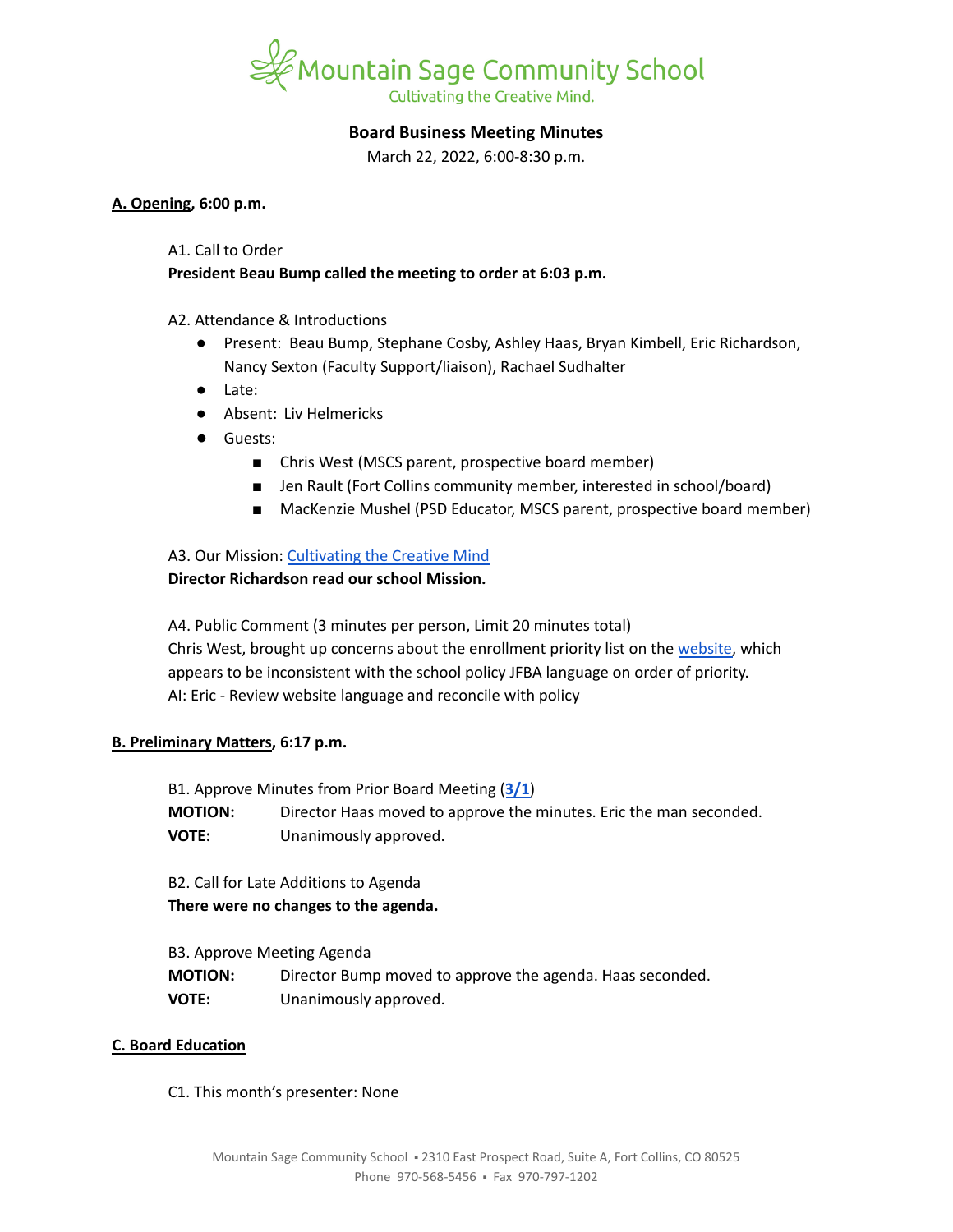

#### **D. Regular Business, 6:30 p.m.**

- D1. Consent Agenda (Confirm Consent Designation)
	- D1.1 Policy Review (i.e. no discussion, if item pulled move to bottom of D): D1.1.1 - Board Policy Review:

#### **All pulled.**

- D2. Review [Strategic](https://docs.google.com/spreadsheets/d/1RR7z4DQ0Oq8Z29iw-TRpzfxcoDyemB4IFJY4Hpq8Y_k/edit?usp=sharing) Plan
	- Per previous discussions, in future agendas, strategic plans will only need to be included for review on a quarterly basis.

# D3. School Director's Report

- Director Bump read the school director's [report](https://docs.google.com/document/d/1VGYsFYcHij7T9aenbC26VBBch5_eMlVPHJUpgBctDGk/edit?usp=sharing) in her absence.
- Nancy Sexton explained the Covid-related changes in standardized testing, as well as the plans to return to prior procedures.
- Director Richardson had comments regarding title IX training:
	- New changes may occur in the near future due to current administration
	- Complaint procedures need to be clearly defined
	- Quarterly review of title IX policy/procedure updates, incidents, resolutions. Perhaps in school director reports going forward.
		- **AI**: Beau B follow up with Hilary and Liv regarding formalizing regular title IX updates, in format and schedule. Incorporate into the Board calendar or other location as most appropriate.
		- **AI**: Eric R Routing of inquiries or complaints to the board. Where is that documented? This would be a good discussion for the June retreat, including examples of recent escalations.

# D4. Committee Updates

- D4.1 Finance Committee Update ([report](https://docs.google.com/document/d/1R-CaOg0lAmRmb3YsiMB4PDS7hcZvmDbi41MmOd2y26E/edit?usp=sharing))
- D4.2 Facilities Committee [\(report\)](https://docs.google.com/document/d/1gKUbyioxfrHf6zq7kh9fWgFIUIfH8JIHEfquYuF5T20/edit?usp=sharing)

# D4.2.1 - Kurt Connolly attending

D4.2.2 - Plan on additional April Business Board meeting related to facilities, document signing.

- D4.3 School Accountability Committee Update [\(report](https://docs.google.com/document/d/1fMtd1Pcjlw39fnp-Y8rxic_UOsDLZ6rofTmgbftNUkk/edit?usp=sharing))
- D4.4 Logistics Committee Update ([report](https://docs.google.com/document/d/1jjtcTD2ldXKem72m8x5lULZkMYd26y-Bud4rkXiOAas/edit?usp=sharing))
	- D4.4.1 Interview Jen Rault
		- Director Bump: Why are you interested in this school and working with the board of directors?
			- Waldorf is not as prevalent in the south, where she is from. As an adult she has found Waldorf is consistent with her values,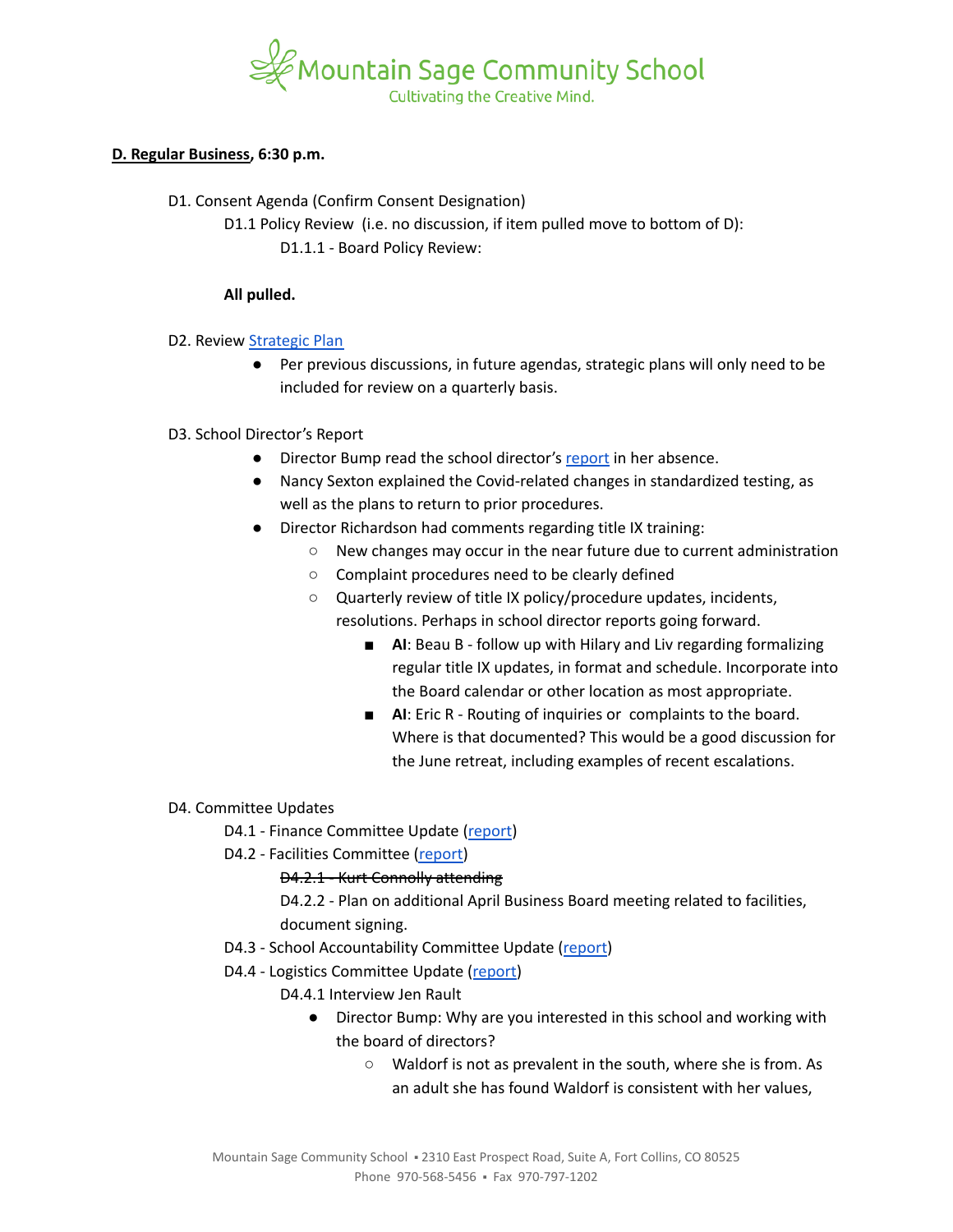

Cultivating the Creative Mind.

and the emphasis on individualized needs makes this environment ideal for her children. She looks forward to supporting the mission of this school.

○ She feels she can aid with encouraging parent participation in activities. Being new to fort collins, she feels that supporting the Mountain Sage community will help her to participate in the larger community.

**AI**: Ashley H. - Agenda planning for June retreat. Include board rotation and other scheduling for the start of the 2022-23 school year during the June retreat, as the later retreat is moving later (September).

**AI**: Rachael - update election to include previous years appointed directors.

D4.5 - Fund Development Committee

# D4.6 - Policy Discussion

- D4.6.1 PSD Policy Updates: [Summary](https://docs.google.com/document/d/1pMrh5jbBunsjqdPwHyCUVhAl5bw4H3ZQZfTp0MNdFAs/edit?usp=sharing)
- D4.6.2 Update on Policies: [IGF](https://drive.google.com/open?id=1YBuMipv4-8akEC1rjji4WdzpHc0a9nuVUP8uPDaN7w8), [IGF-R](https://drive.google.com/open?id=1miaI655qSVx0mkoge_Ogf0wfQe_WHysQOHWy3E8vP_4), [IHA,](https://drive.google.com/open?id=1rMNshX07qFv68v2FzhCZDtcOTvdvQ8-phi6XyMGnv2A) [IJ](https://drive.google.com/open?id=16Apta1Nk1rBYb8051Ha-6trPXjppnsisQfkh4iU4n5I)
- D4.6.3 April Board Policy Review: [GP3.3](https://docs.google.com/document/d/1rCNyuUn-oRMQUnt7UX3Ur8rkx1Y8x7-CkbfRWeG56kU), [GP3.6,](https://docs.google.com/document/d/11NzhXxu-XWrxSQOlW5v21SskME9k9GRrxaxm508bP5I/edit) [GP3.7,](https://docs.google.com/document/d/1373qt1YXZKad8EZGuCRW_oa8Xcf6y9CN5zuFsCV0s18/edit) [GP3.8](https://docs.google.com/document/d/1jQ-h_nZxYr44jzisoAamCD-ZTlqzI_RwpOrxd1MbjgY/edit), [GP3.9](https://docs.google.com/document/d/1i6NGBbxZjvcmJUjud0bdBKC2Fh_S0Oz7ohEMe_sz_Lk/edit), [GP3.10](https://docs.google.com/document/d/1SlF3cHVQfU9alRa-s9YSLYbjkR3MyXITu4wVCfhZyuU/edit), [GP3.11](https://docs.google.com/document/d/1wBiDP8kqKlyJ4ohM3_tg5_pp2Uy8FXx9msG9Vqy2trM/edit)

**AI**: Eric R - update monitoring line on all policies for review May Board Policy Review: [GP3.8](https://drive.google.com/file/d/1MVzVCCua3Qc8a1vRP9jFxAAnLLplfjks/view?usp=sharing)

● Director Haas has proposed that the long range strategic plan timeline should be rectified with charter contract renewal, and propose that a facilitator be brought in for the board retreat to aid with strategic planning.

**AI**: Ashley H. - September retreat include an introduction to how Board's work. Can be delegated. Include question/conversation session.

**MOTION:** Director Cosby moved to approve that Monitoring language in policies be updated going forward to reflect our 3-year review cycle. Director Richardson seconded. **VOTE:** Unanimously approved.

D5. Scheduling Matters

D5.1 - Items of the Month (see Board [calendar\)](https://docs.google.com/document/d/12S6s-qevYMsnj8Cr2yw6uMO7S7hL3gz2oKvXZk5ZndQ/edit?usp=sharing)

D5.1.1 - Policy review check-in

D5.1.2 - School Director Evaluation

Directors Haas and Bump will meet with the school director and report on evaluation process plan at next meeting.